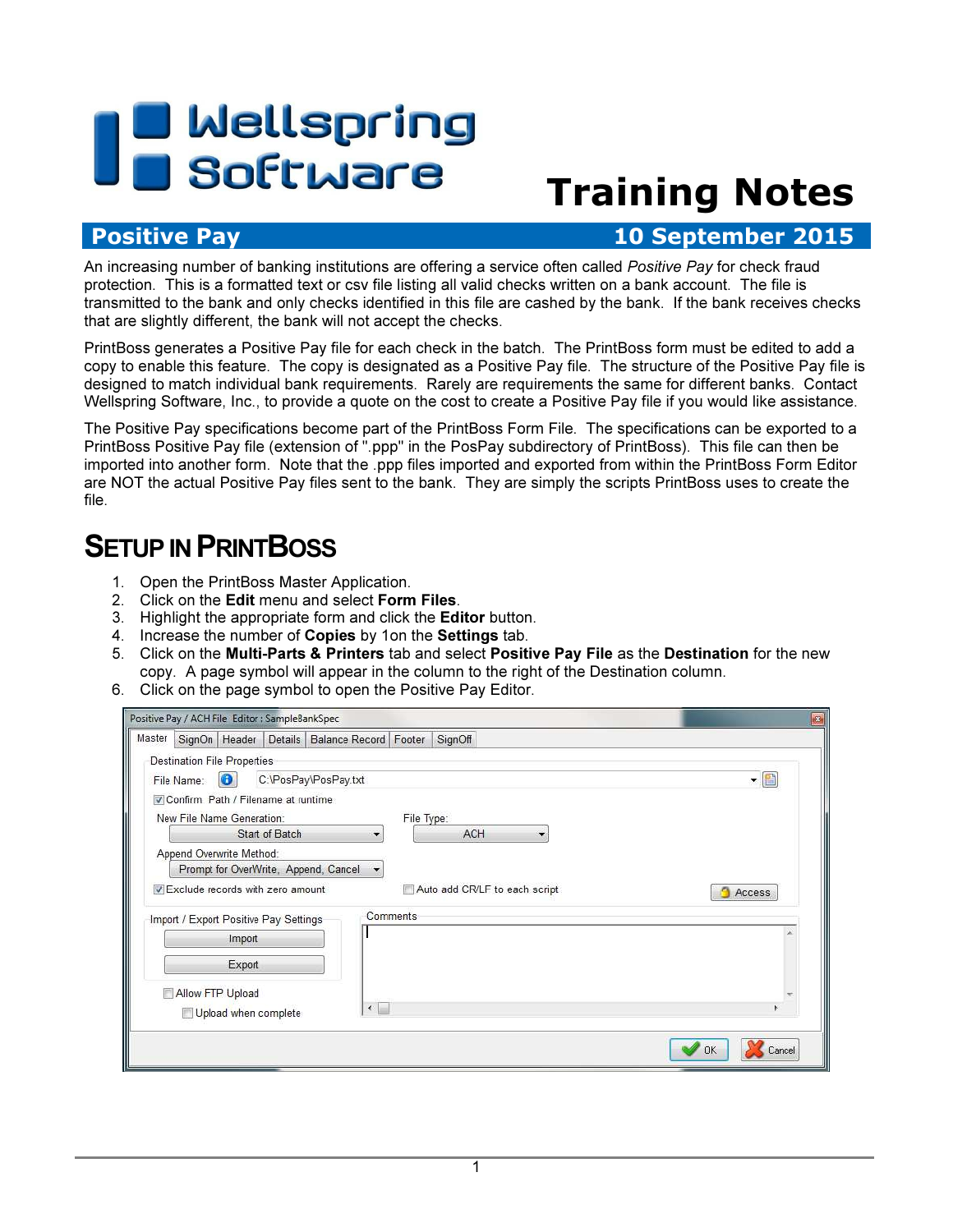(P)

- 7. It is usually easier to import an existing Positive Pay spec and modify it to meet the specifications of the current bank. Click on the Import button on the Master tab of the Positive Pay Editor. The browse opens to the PosPay folder in the PrntBoss Home directory.
- 8. Select the **SampleBankSpec** included with PrintBoss and click **Open** if you do not have another positive pay spec to use. Otherwise, choose your positive pay spec.
- 9. Enter a File Name and path for this Positive Pay file. This field is limited to 80 characters. The Enterprise edition of PrintBoss allows macro characters to be used in the file name to create a dynamic file name when a batch of checks is printed.
- 10. Select Confirm Path/Filename at runtime. (This can be skipped in the Enterprise edition).
- 11. Choose a New File Name Generation method. The default is Start of Batch. The choices are:
	- a. Start of Batch
	- b. Each new page
	- c. Each new DocNo Select this option when using variables in the file name The use of variables in file names is only available in the Enterprise edition of PrintBoss.
- 12. Select the File Type. The default of Standard should always be used when creating Positive Pay files.
- 13. Choose Append Overwrite Method. The default is Overwrite existing File. The choices are:
	- a. Overwrite existing File
	- b. Append to existing File
	- c. Prompt for Overwrite, Append, Cancel
- (P) 14. Max Detail Lines Per File allows you to enter a maximum number of detail lines when required by the bank. This feature is only available in the Enterprise edition of PrintBoss. PrintBoss will automatically increment the file name using the  $\{ \# \# \}$  variable when the max detail lines are exceeded.
	- 15. You may select the **Exclude records with zero amount** option.
	- 16. Select **Auto add CR/LF to each script** only when you are creating a new Positive Pay File and would like PrintBoss to automatically add this carriage return/line feed command at the end of each script.
	- 17. Only select one of both of the FTP options after FTP is setup. See Chapter 22, FTP, for more information.
		- a. **Allow FTP Upload** Only select this option when FTP has been setup for ACH. This feature is only available when Security is enabled.
		- b. **Upload when complete** Select this option to automatically upload the FTP file once it is created by PrintBoss. Only select his option after FTP has been setup. This feature is only available when Security is enabled
	- 18. The **Comments** field is optional and for your use.
	- 19. The SignOn tab is provided for the rare occasion when a sign on or introduction to the Positive Pay file is required by the bank.
	- 20. Fill in the Header section when a header is required by the bank. This information usually includes:
		- a. Account number
		- b. Company name
		- c. Batch date
	- 21. Fill in the **Details** section according to the bank's specifications. This section is always required for a Positive Pay file and often includes:
		- a. Account number
		- b. Check number
		- c. Check amount
		- d. Check date
		- e. Check recipient
	- 22. Fill in the Footer section according to the bank's specifications. This section is often required and provides a summary of the batch. This may include:
		- a. Batch count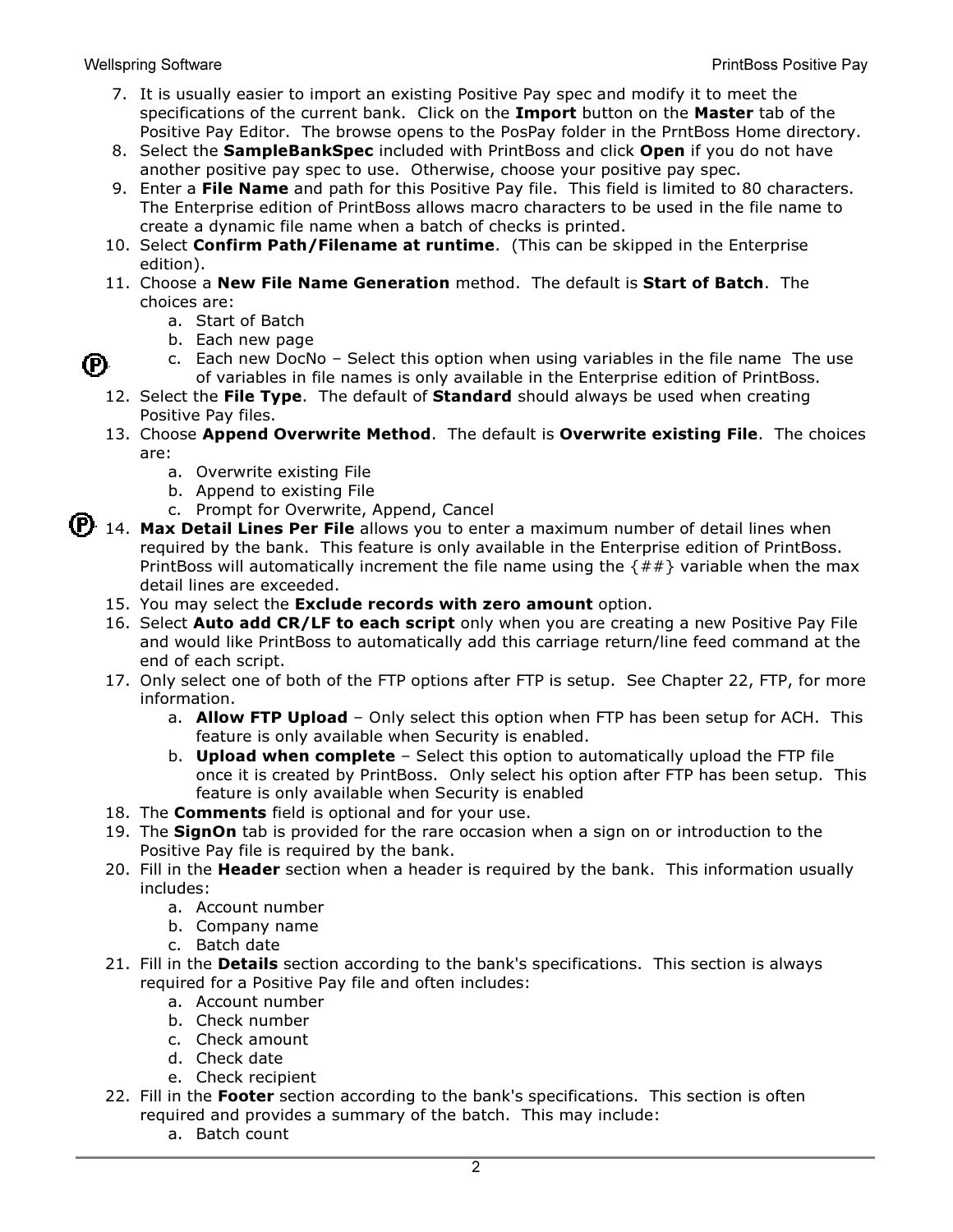- b. Batch amount sum
- c. Batch date
- 23. The **SignOff** tab is provided for the rare occasion when a sign off is required to indicate the end of the Positive Pay file. This tab can also be used to display a File Count or File Amount value.
- 24. Click OK at the bottom of the Positive Pay Editor to save changes and close the window.
- 25. Click OK on the Editing Form window.

#### NOTE:

The following are tips for the Header, Details, and Footer sections.

- Each line is usually treated as a field with the content enclosed in quotes.
- $\triangleright$  Often it is helpful to add comments to the end of a line, starting the comment with the pipe character (1). The pipe character is the Shift and \ keys on your keyboard.
- $\triangleright$  Substitution functions are available with PrintBoss. Right click on any Positive Pay tab except Master and select the plus sign next to **Positive Pay Fields** to view a list of available substitution functions. PrintBoss evaluates each function and substitutes the resulting value in place of the function including the braces that surround the function. Functions can be nested within other functions. Use caution. Confusion may occur with delimiting the functions and parameters. Sometimes it is preferable to create a value from a series of steps with delimiters to eliminate confusion and make the command clearer. See Chapter 10, #Text Command – Substitute Function Description, for an example.
- $\triangleright$  Most sections usually end with a Carriage Return/Line Feed. This is represented with the expression Chr(13)+Chr(10) or {CF/LF}
- $\triangleright$  Often there are fields relative to a bank account that need to be entered into the Positive Pay file. It is helpful to make use of the miscellaneous 1 through 5 fields in the PrintBoss bank record and reference the information using the variable names  $\{BMisc1\} \dots \{BMisc5\}.$

# SAMPLE SCRIPT

You can view the sample Positive Pay script from the Positive Pay sub-directory in the PrintBoss folder. The file is named SampleBankSpec.ppp. Open the file to view the script or import it from Positive Pay Master tab.

## Header

Fill in the Header tab when a header is required by the bank. This information usually includes:

- 1) Account number
- 2) Company name
- 3) Batch date

Example:

| "H"                         | Record Type   |
|-----------------------------|---------------|
| "{Pad:'{BCName}', 30, T}"   | Company Name  |
| "{CurrentDate: 'mmddyyyy'}" | Date          |
| "{Pad:", 41}"               | <b>Filler</b> |
|                             |               |

"{CR/LF}"

Headers often begin with a character that identifies this is a header line. Our example uses the letter H. The company name is filled with the company name from the Bank Record in PrintBoss. Our sample bank requires only the first 30 characters of the company name, so any characters beyond 30 will be truncated. The date is in the format of two digit month, two digit day, and four digit year. Filler is used to create an 80 character file and the section ends with a carriage return and line feed. The next section will start on the next line of the file.

## Details

Fill in the Details tab according the bank's specifications. This section is always required for a Positive Pay file and often includes:

- 1) Account number
- 2) Check number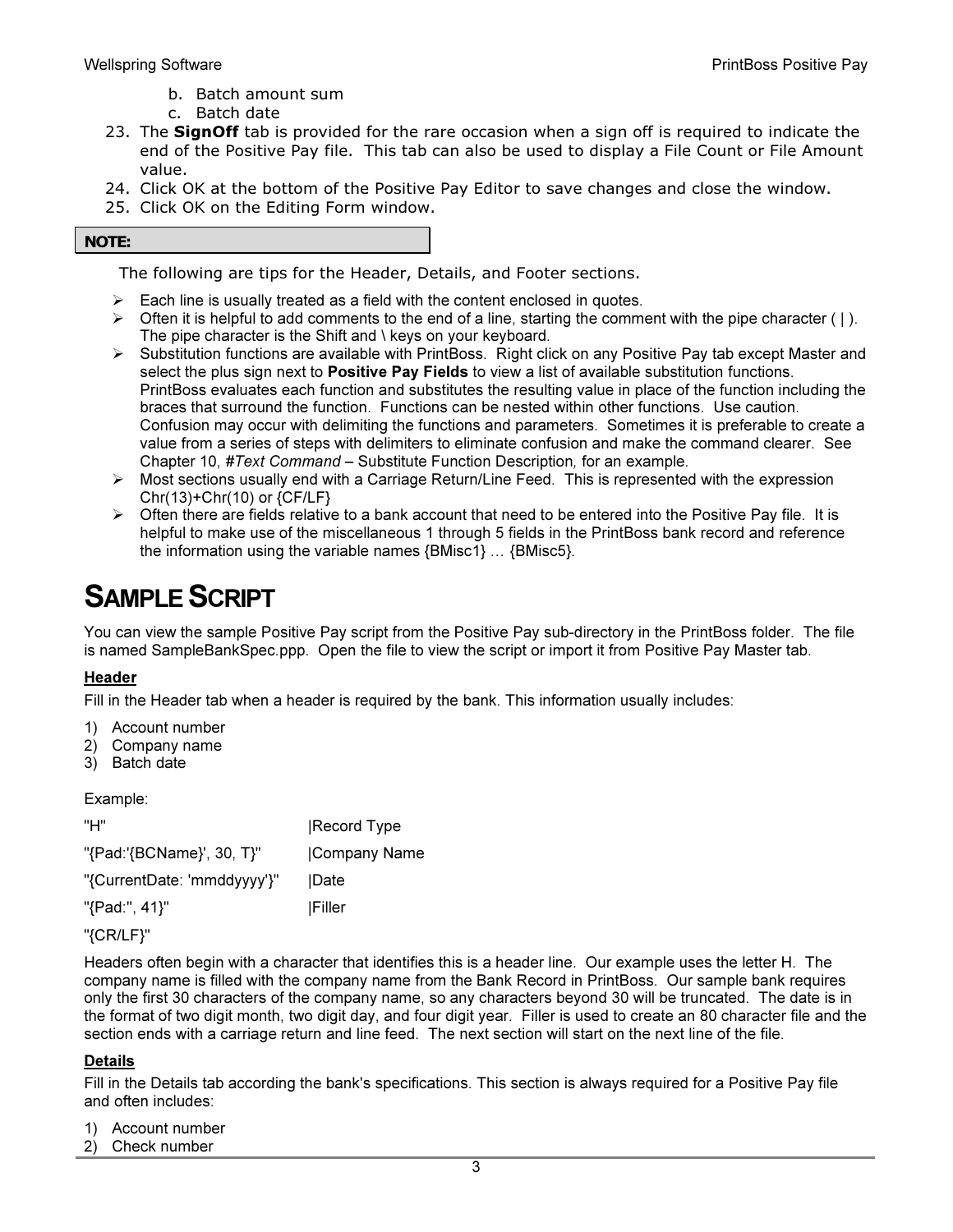- 3) Check amount
- 4) Check date
- 5) Check recipient

#### Example:

| ייויי                                                       | <b>Ilssue Type</b>       |
|-------------------------------------------------------------|--------------------------|
| "{Pad: ÷{StrTran: ÷{BMICRACCTNO}÷, "-", ""}÷, 10, LT, '0'}" | Account Number           |
| "{Pad: '{Trim:÷{DocNo}÷, B}', 10, LT, '0'}"                 | Check or document number |
| "{FormatNum: '{DocAmnt}', 8, 2, '0', '0', Hide}"            | Check Amount             |
| "{FormatDate: ÷{DocDate}÷, 'MMDDYYYY'}"                     | Check Date               |
| "{Pad: ÷{DocRecip}÷, 25, RT, ' '}"                          | Recipient or Payee       |
| "{Pad: ' ',16}"                                             | <b>Filler</b>            |
|                                                             |                          |

"{CR/LF}"

Detail sections often include Issue types. Though the bank may provide several possible codes, PrintBoss only includes valid checks in the batch (not cancelled or void checks). Typically, the code for Issued checks is "I". The Account Number is filled from the Account Number entered on the MICR tab of the Bank Record. Occasionally, the account number may include dashes or characters not allowed in a Positive Pay file. These characters, such as the dash in our example, can be removed from the account number before creating the Positive Pay file.

The DocNo, or check number, is captured from the check and is normally right justified. The above example trims both ends of the DocNo and fills, or pads, the left side of the number with zeros. The 10 indicates there must always be 10 characters in this field.

The DocAmnt or check amount is also captured from the check. This field is formatted to display 8 characters to the left of the decimal for the dollar amount and two digits to the right of the decimal for the cents. The spaces on either side of the decimal are padded to fill with zeros to display the correct number of characters. The decimal itself is hidden and will not display in the Positive Pay file.

The FormatDate substitute function defines the mask used to display the date characters as defined in Chapter 9 of the PrintBoss Manual under the "Date & Time Format Masks" section. PrintBoss has a FormatDate2 function to define to input mask as well as the output mask when needed. The mask is applied to the date printed on the check.

The DocRecip or payee name is captured from the check. This field is often left justified and truncated after a specified number of characters. Our example truncates the name after 25 characters. The DocRecip is normally filled with spaces when the payee name is less than the specified number of characters.

Filler is used to fill the line to a standard length specified by the bank. Our example pads or fills each line to a length of 80 characters. Spaces are normally used to fill the line.

The carriage return and line feed function will create a new line for each check in the Details section.

#### Footer

Fill in the Footer tab according to the bank's specifications. This section is often required and provides a summary of the batch. This may include:

- 1) Batch count
- 2) Batch amount sum
- 3) Batch date

Example:

| יידיי                                                                          | <b>Record Type</b> |
|--------------------------------------------------------------------------------|--------------------|
| "{FormatNum: '{BatchCount}', 10, 0, ' ', ", Hide}"   Total Number of Documents |                    |
| "{FormatNum: '{BatchAmnt}', 8, 2, '0', '0', Hide}"                             | Sum of all Checks  |
| "{Pad: ", 59,T}"                                                               | <b>IFiller</b>     |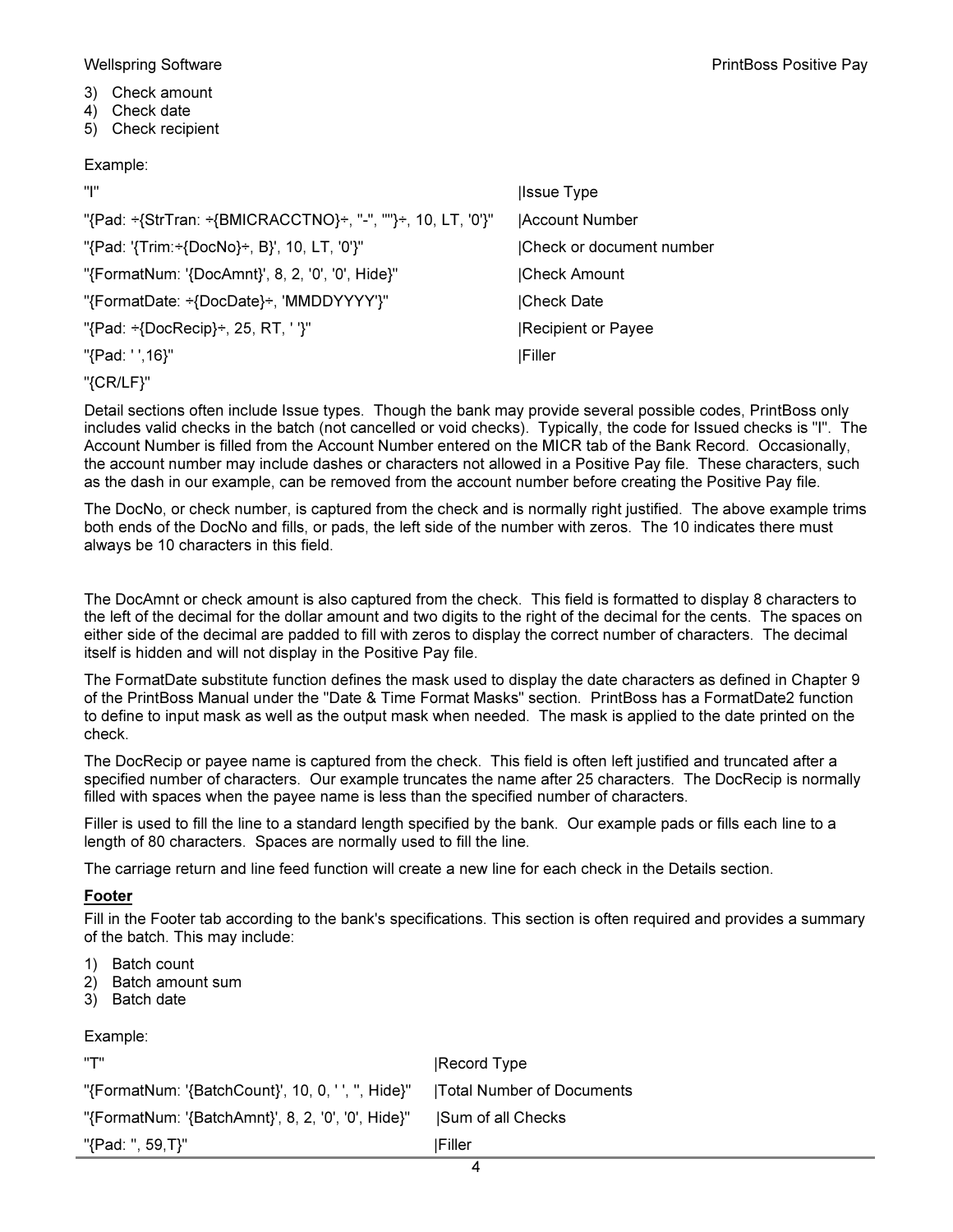#### "{CR/LF}"

This section typically begins with a Record type identifier, such as T for Trailer record. There are two totals often found in this section: Batch Count and Batch Amount. The BatchCount function in PrintBoss counts the total number of documents in the Details section. The FormatNum substitute function formats the value. In our example, the batch count is formatted to display 10 digits to the left of the decimal and zero to the right of the decimal. The left side of the decimal is padded with spaces to guarantee a 10 character field. The decimal is hidden. The BatchAmnt function in PrintBoss sums all the check amounts. The resulting total is formatted to display 8 digits to the left of the decimal for the dollar amount and two digits to the right of the decimal for the cents. The spaces on either side of the decimal are padded to fill with zeros to display the correct number of characters. The decimal itself is hidden and will not display in the Positive Pay file.

Similar to the other sections, this line is padded to create a line length of 80 characters. The carriage return and line feed function end this section.

# Entering Account/Routing Numbers

There are 3 ways to enter an Account Number or Routing number into a Positive Pay spec.

- 1. Explicitly type the Account or Routing number into the spec. This is the most direct method, but it becomes a problem when more than one bank account is used by the same form since these values will not change dynamically.
- 2. Enter the Account or Routing number into one of the five MISC fields on the bank record. An advantage to this method is that you can type the number exactly as the bank wants it to appear. On rare occasion, the display of these values on the MICR line is not the way the bank wants them expressed in the PosPay file. The down side is remembering to keep the MISC field current in the bank record.
- 3. Use the calculated fields, {BMicrAcctNo} and {BMicrRoutNo}, in PrintBoss. The values of these fields are calculated each time they are accessed by examining the full MICR line and pulling out the appropriate sections. The advantage is no additional support is needed. The disadvantage is that on rare occasion the format of the account number in the Positive Pay file needs to be a little different than the MICR line.

## **OPERATION**

Once the Positive Pay file is configured, it is treated as another printer. Select the Multi-Parts & Printers tab in the Form Editor to set the Print Time to print Immediate or as a Batch. Click on the File menu, select Open Document Work Files and select the form name to print when the Print Time is set to Batch. Print the whole file or set a range in the Scope to print only part of the file.

The work file may also be used to reprint or test print portions of the file. Be sure to check **Allow Reprints** as well as the copy marked **Positive Pay** when reprinting checks that were previously printed.

## NOTE:

The Printed column in the Browse list of the work file indicates the status of the printed documents. Positive Pay copies display the letter O (for pOsitive pay) when printing is successful. The capital O turns into a small case "o" when the copy has been reprinted.

It is important that the form's Auto Archiving method on the Settings tab is NOT set to Overwrite at start of batch when the Positive Pay copy's Print Time on the Multi-Parts & Printers tab of the Form Editor is set to Batch. You could potentially overwrite a work file before the Positive Pay copies have been printed to a file.



 $\mathbb{R}$  See Training Notes entitled Form Files for more information.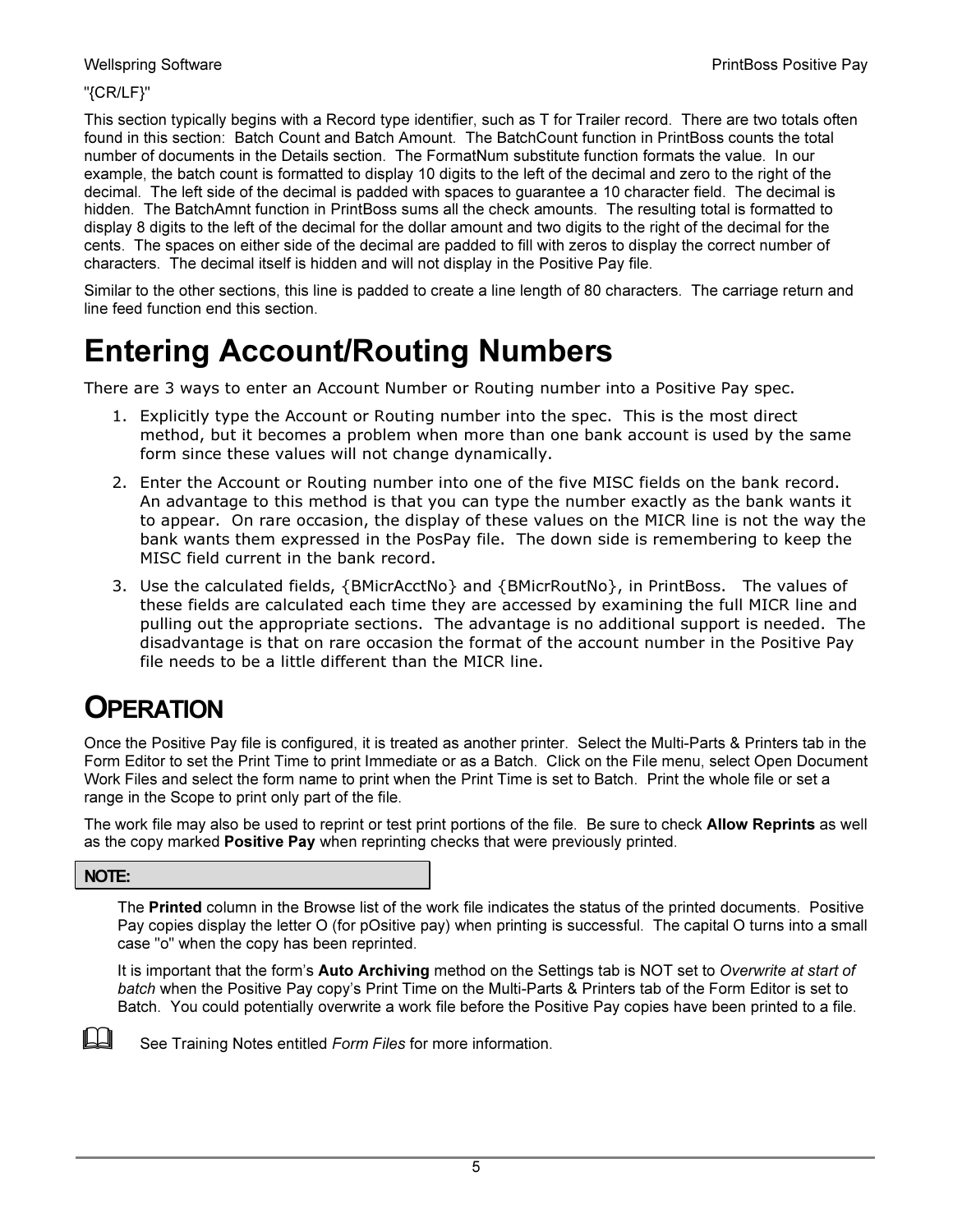# COMMON SUBSTITUTE FUNCTIONS USED

There are a number of functions in PrintBoss that are helpful when setting up the Header, Details, and Footer sections. A list of these functions can be accessed by right clicking in the scripting areas.

A few of the most commonly used functions are defined in Chapter 10 under Substitute Functions. These include: CurrentDate, CurrentTime, FormatNum, FormatDate, and Pad. See Chapter 10 of the PrintBoss Manual for the complete explanation of these functions.

In addition, there are several substitute functions specific for Positive Pay files. Descriptions of those functions follow.

## BatchAmnt

## {BatchAmnt}

This function provides the sum of all the checks in a batch.

Example: "{FormatNum: '{BatchAmnt}', 8, 2, '0', '0', Hide}"

This function formats the batch amount to 8 digits to the left of the decimal, 2 digits to the right of the decimal, fill left with zeros, fill right with zeros, and hide decimals.

## **BatchChkNoSum**

## {BatchChkNoSum}

This function provides the sum of the check numbers in a batch and is usually placed in the Footer tab of the Positive Pay File Editor. .

## **BatchCount**

## {BatchCount}

This function provides the number of checks in a batch.

Example: "{FormatNum: '{BatchCount}', 10, 0, ' ', '', Hide}"

This function formats the batch count to 10 digits to the left of the decimal, 0 digits to the right of the decimal, fill left with spaces, no fill right, and hide decimals.

## CommaDelimit

## {CommaDelimit: ÷<string>÷[,<ForceQuotesY/N>]}

This function prepares a string for a csv file and encloses commas occurring in the string in double quotes as well as quotes occurring in the string in double quotes. This allows all the data in the field to display. Otherwise, the field will cut off at the comma our double quote. The function can be used in the Detail or Footer tab of the Positive Pay File Editor and only applies to files that are saved to a csv format. An option allows forcing a field without quotes to be encapsulated in double quotes if double quotes may occur in the field for uniformity in displaying the data.

Example: "{CommaDelimit: '{DocRecip}'}" |

A name enclosed in quotes in the DocRecip field will evaluate properly instead of cutting off part of the line. The name Robert "Bud" Shipman displays in full instead of stopping after the name Robert. The same example would work if there was a comma in the DocRecip field, such as James King, III.

## CR/LF

## {CF/LF}

This function adds a carriage return / line feed at the end of each Positive Pay tab that is used. This is the same as using:  $Chr(13) + Chr(10)$ . Unlike most of the other functions, there are no double quotes around CR/LF.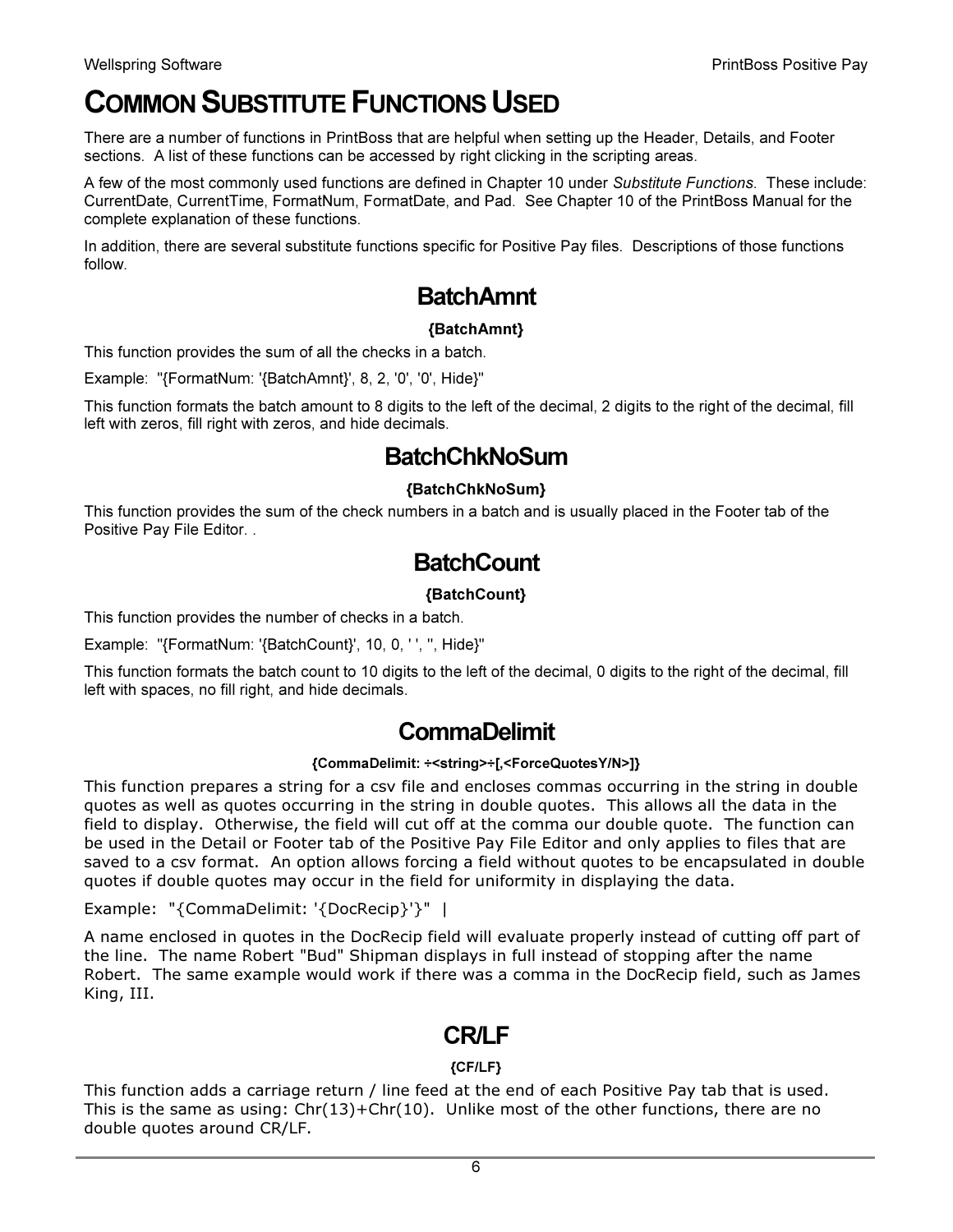## CSV of TSV

#### {CSV: ÷<string>÷[,<ForceQuotesY/N>]} {TSV: ÷<string>÷[,<ForceQuotesY/N>]}

This function creates a complete line for csv fields and encloses commas occurring in the string in double quotes as well as quotes occurring in the string in double quotes. Unlike the CommaDelimit and DBQuotes functions, quotes are not used to offset this function. An option allows forcing a field without quotes to be encapsulated in double quotes if double quotes may occur in the field for uniformity in displaying the data.

Example: {CSV:÷{DocRecip}÷,'Y'}

Forces all DocRecip fields to be enclosed in double quotes. Note there are not quotes surrounding this function.

## **DBQuotes**

#### {DBQuotes: '<string>'}

This function is similar to the Comma Delimit function, but it only looks for double quotes in the string and applies to Positive Pay files saved to the .txt format. The function can be used in either the Detail or Footer tab of the Positive Pay File Editor.

Example: "{DBQuotes: '{DocRecip}'}"

The name Robert "Bud" Shipman will display fully in the Positive Pay file using this function. Otherwise the name would display as Robert only.

## **FileAmnt**

#### {FileAmnt}

This function returns the sum of all checks in a file and is usually placed in the SignOff tab of the Positive Pay File Editor.

## **FileBatches**

## {File Batches}

This function returns the sum of all batches in the Positive Pay file and is usually placed in the SignOff tab of the Positive Pay File Editor.

## **FileChkNoSum**

#### {FileChkNoSum}

This functions provides the sum of all check numbers in the Positive Pay file and is usually placed on the SignOff tab of the Positive Pay File Editor.

## **FileCount**

## {FileCount}

This function returns the number of records in a file and is usually placed in the SignOff tab of the Positive Pay File Editor.

## **PosPayFileCounter**

## {PosPayFileCounter: '<ZeroFillDigits>'}

This function adds a unique file creation number for those banks who require this feature and is normally added to the Header tab of the Positive Pay File Editor. The value after the function